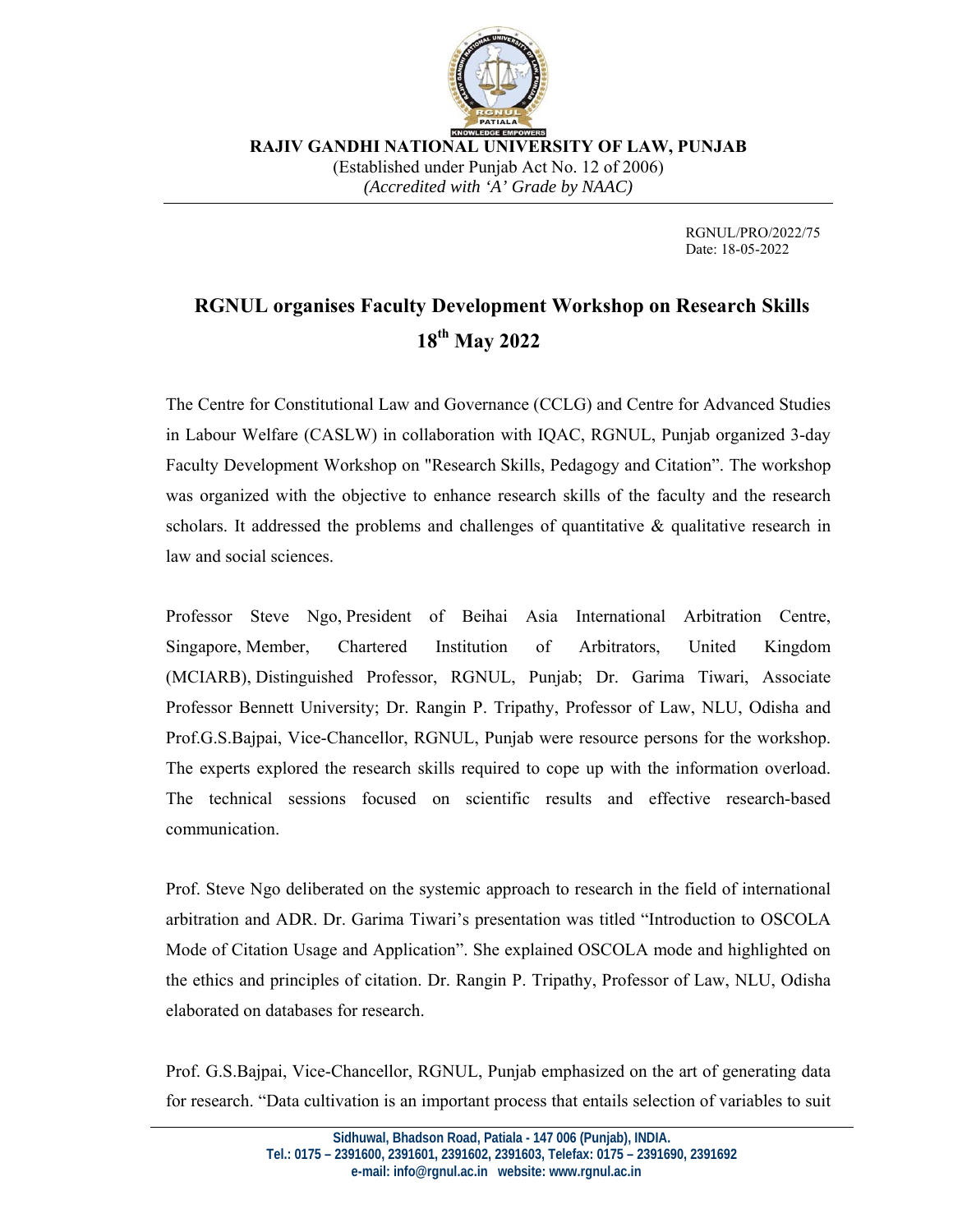

 **RAJIV GANDHI NATIONAL UNIVERSITY OF LAW, PUNJAB**  (Established under Punjab Act No. 12 of 2006) *(Accredited with 'A' Grade by NAAC)* 

the design of research," he said. Expanding on "Utilization of Databases for Legal Research", Prof. Bajpai accentuated the need to use relevant tools to maximize objectivity in research.

Prof. Anand Pawar, Registrar, RGNUL, Punjab was also present during this workshop.